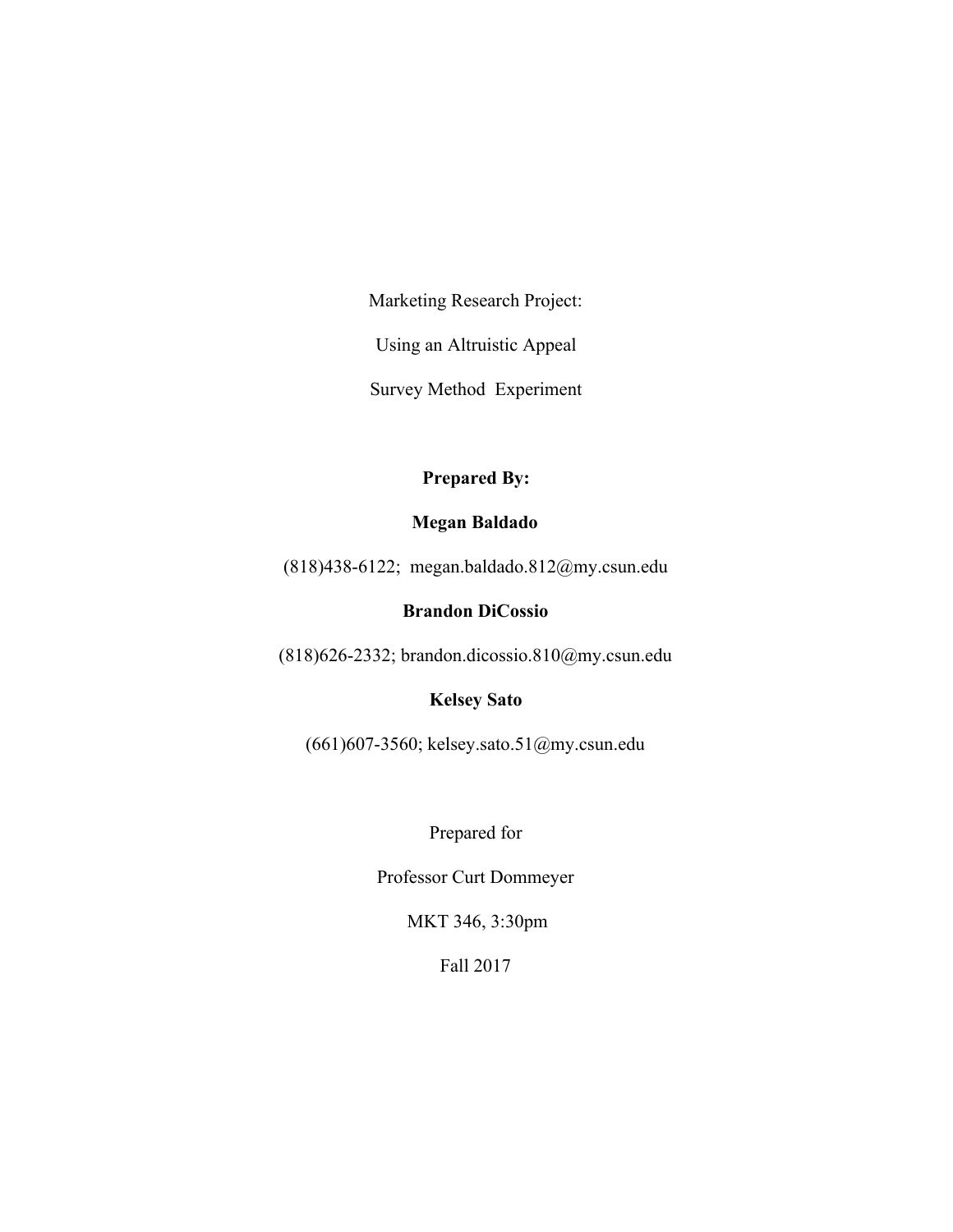#### **Summary**

With multiple treatments available for market researchers, our group wanted to pick one that would not require us to use our money, yet be a strong influence to help us get our surveys filled out. As a result, our group chose an **altruistic appeal**. This means we would use an introductory statement that would induce guilt, causing the subjects to act selflessly and accept filling out our survey. Our objective for the true experiment is to test whether saying "so I don't fail my class" (see *Appendix A*) when asking a student will have an effect the overall **response rate**, **response bias**, and **item omissions** of our self-administered survey. With plenty of past research on altruistic approaches revealing people's motives to help each other in empathetic situations, we assume that our altruistic approach will have a higher **response rate** than without the **treatment.**

Our survey took place at CSUN and Cal Lutheran campus'. We made 256 attempts, and applied our treatment to every other person we made an attempt on. When we approached an individual, we used the same statement, saying, "Hi, my name is *\*insert name here\*,* would you be willing to fill out our survey on religious beliefs?" if they were the control or "Hi, my name is *\*insert name here\**. I need people to fill out our survey on religious beliefs so I don't fail my class. Would you mind filling one out?" if they were the **treatment.** Overall, we collected 111 usable surveys.

Our results from the surveys did not support our **hypothesis** that using the statement "so i don't fail my class" would significantly increase the **response rate** compared to the control group. In conclusion, we fail to reject our hypothesis. Therefore, there is no relationship between using an altruistic appeal and the **response rate**.

1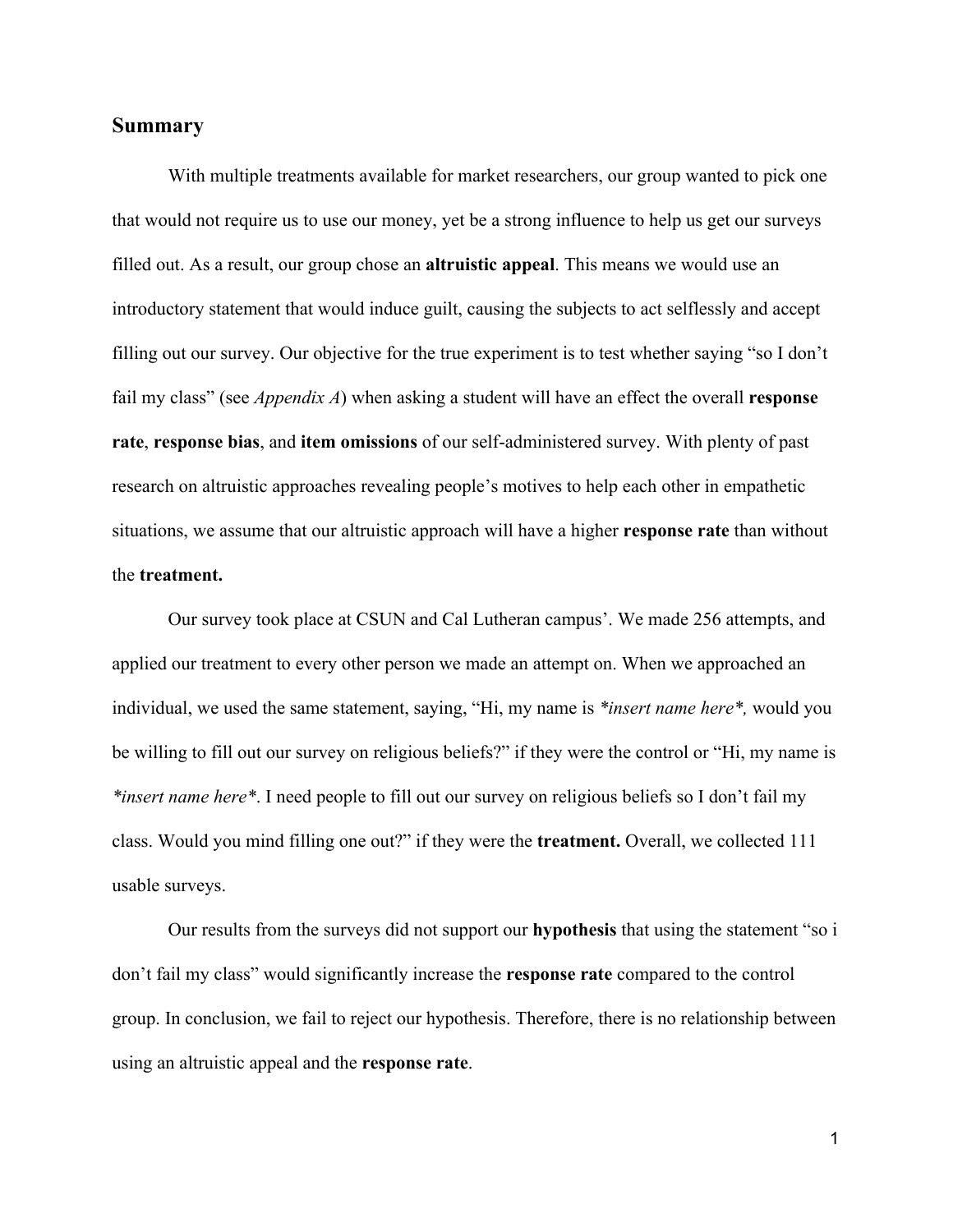#### **Introduction and Literature Review**

We decided to experiment with this **treatment** method to see if there would actually be a higher **response rate** with the people who received the **treatment**. Our **hypothesis** questions if there is a relationship between the **response rate** and using an altruistic approach as the **treatment**. Our goal was to determine whether stating "I need people to fill out this survey so I don't fail my class" will increase the **response rate**. This is based on the idea that the students receiving the **treatment** will be empathetic and want to do the survey. They will feel more inclined to participate to help prevent the surveyor from failing their class.

One article speaks against the empathy-altruism **hypothesis** by saying that people are actually acting off of self-benefit, or egotistical motives. The author originally intended to show that people are not altruistic, but findings from this study showed that when people show empathetic concern, they are altruistically motivated (Baston). In addition, an experiment was conducted in a different article to test how well people react to an altruistic appeal. The results of the experiment showed that the Favor and No Favor condition did not show a significant difference under the direct request; however, there was a clear increase with both conditions under the Altruism request compared to the direct request and control group. They found that an altruistic appeal did encourage the compliance rate (Boster). This is something we took in consideration for our experiment. The findings from both Baston and Boster gave us further reason to expect an altruistic appeal would be effective.

Comparing the effectiveness of altruism over egoism was explained in the article by Chang, Chingching. The author notes that naturally, individuals try to avoid pain so when social disapproval or guilt is experienced, an individual will become more willing to help others to

2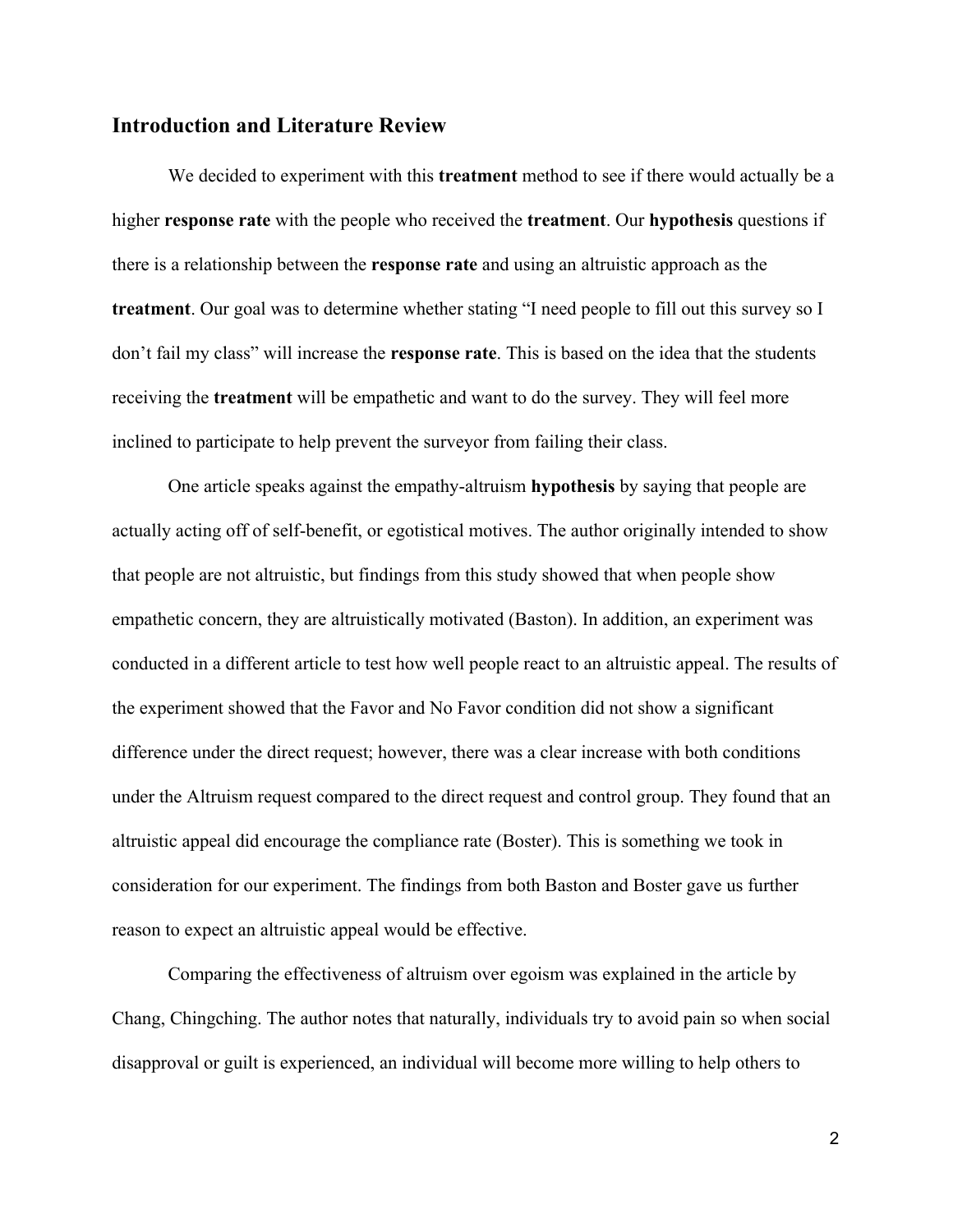relieve those feelings. This caused us to assumed that the people we approached would react to our pain of potentially failing a class. Moreover, Alfie Kohn gave insight about human nature's need to behave prosocially, meaning that it is human instinct to want to help others (Kohn). This further lead us to think that there would be more responses from the **treatment** group. Finally, the last article we came across showed that women would be more affected by an altruistic appeal compared to men (Rand). From this, we could believe that our **response rate** for women would be higher than men. However, as explained in our data analysis section, this was not the case. The information we gathered from our literature reviews gave us a lot of insight for what we could expect from our results. Yet, the data we gathered did not support any of these presumptions.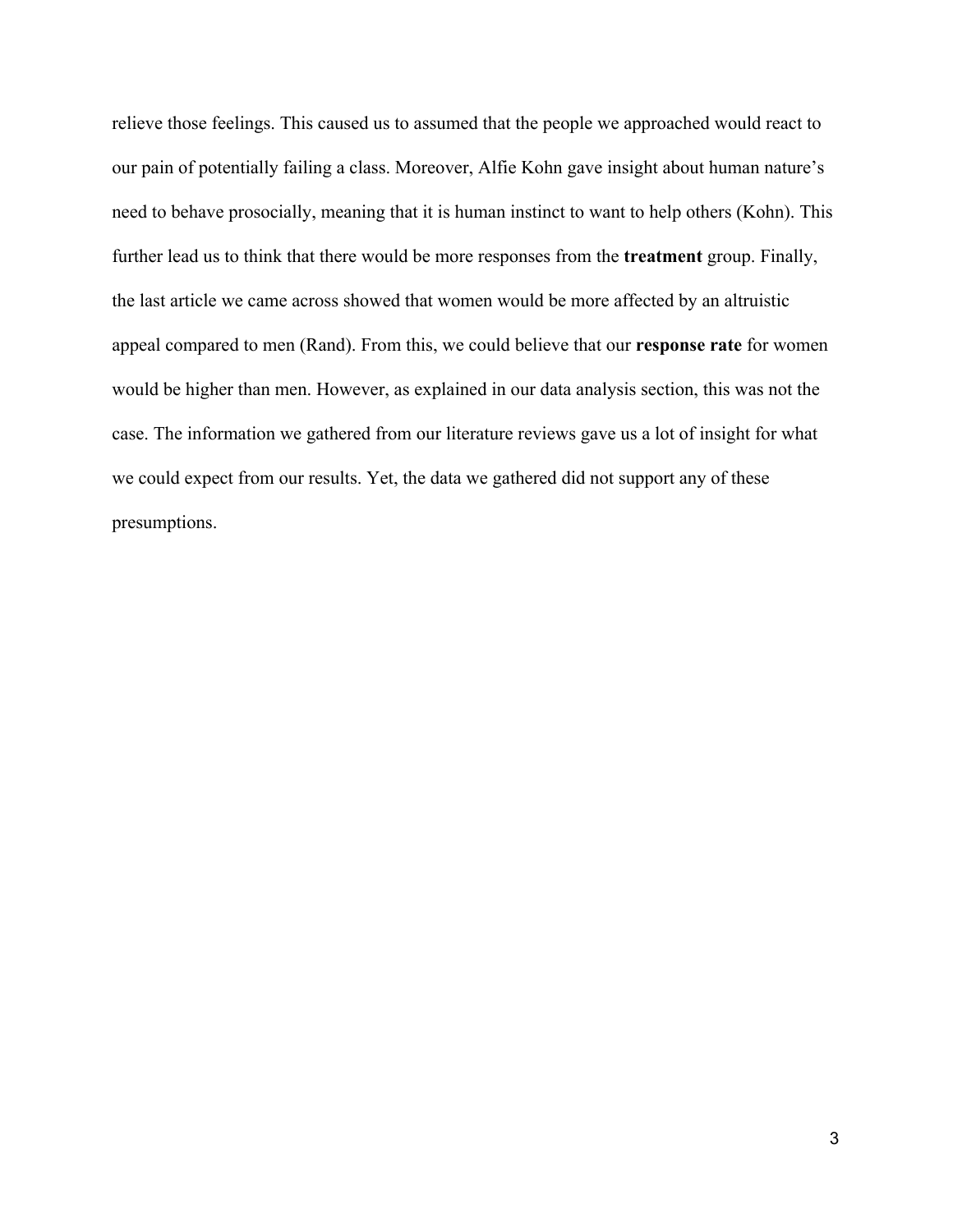#### **Objectives and Methodology**

For our **survey method** experiment, we are investigating whether or not an altruistic approach would increase overall **response rate**. We wanted to see if using a guilt inducing statement would inspire the urge to help us as the surveyors. As seen in *Appendix A*, We approached students alternating between saying, "Hi, my name is *\*insert name here\** would you be willing to fill out our survey on religious beliefs?" if they were the control or "Hi, my name is *\*insert name here\**. I need people to fill out our survey on religious beliefs so I don't fail my class. Would you mind filling one out?" if they were the **treatment**.

The **survey method** used was a self-administered survey. Our **target market** is students who attend CSUN and CAL LU. Our **sampling frame** is the students walking near the library of each campus on Monday from 10am-1pm. Due to the specified time frame, this is a non-random convenience survey. Our **sampling procedure** was to distribute surveys at CSUN on Monday, October 16 and 23 from 10am-1pm around the library. On Monday, November 6, we went to CAL LU and distributed surveys there also around 10am-1pm near the library. At both locations, every other person was approached by the surveyors, who were alternating between using the **control condition** or **treatment condition**. We had 256 attempts, and 114 completed surveys. We made half of these attempts in front of the library at CAL LU and the other half in front of the library at CSUN. The only special procedures that we made to separate our groups was to look at two different locations.

Our **experimental design** is shown below:

Control group:  $(R)$   $O<sub>1</sub>$ Experimental Group:  $(R)$   $X$   $O<sub>2</sub>$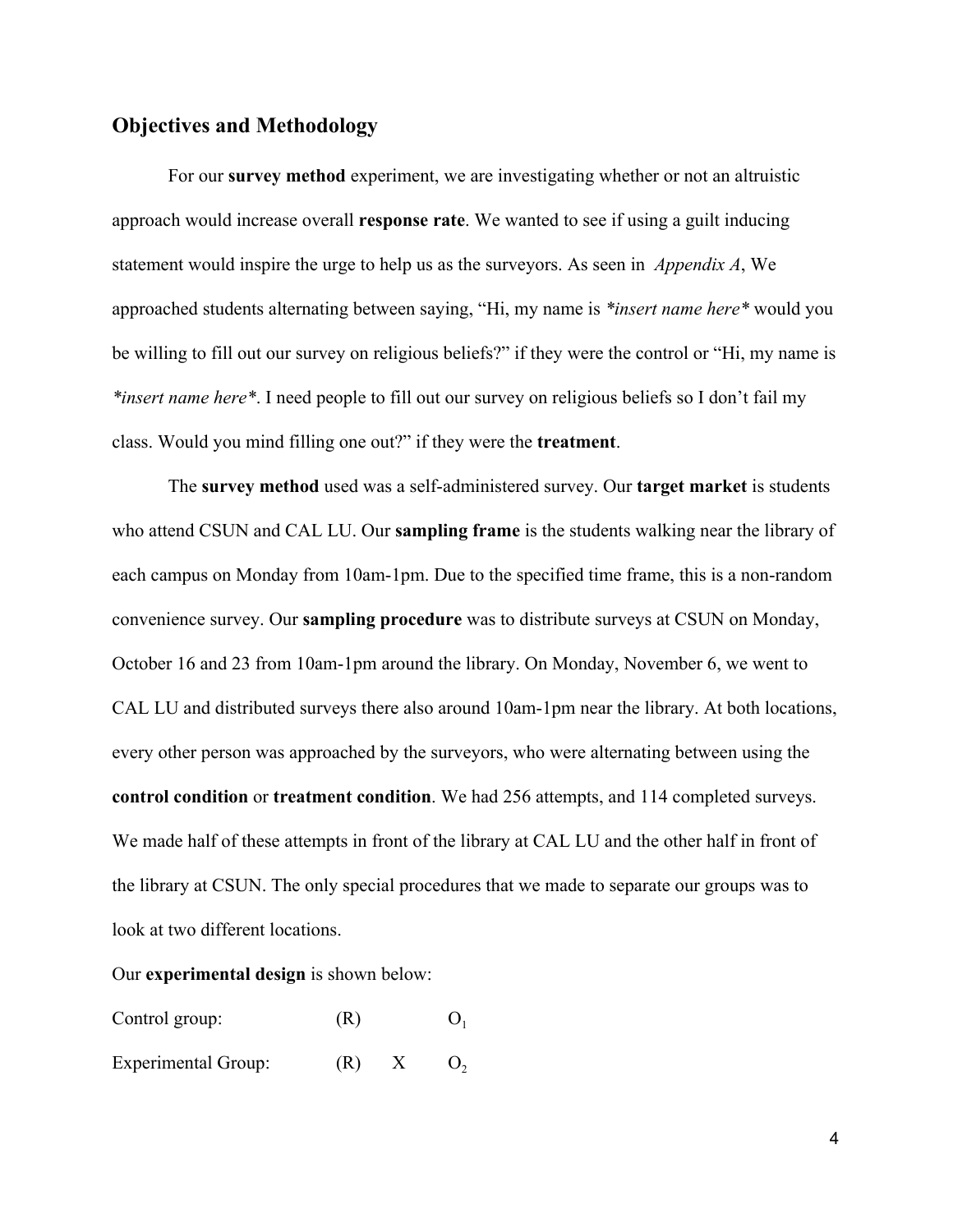We followed the "After-Only with Control Group Design" structure. The "R" in this design indicates that the groups were randomized. The distribution of our survey was under the time restraints of Mondays between 10am-1pm; however, we alternated our introductory statement for every other person, therefore, making the respondents for each group random. The "X" represents the **treatment**, the altruistic introductory statement. The "O" represents the observation of the respondents from each group. The "X" is placed before the "O" to show that the observation was take after being exposed to the **treatment**. The Rs, Xs, and Os are set up vertically to demonstrate the two different groups between the control and **treatment**.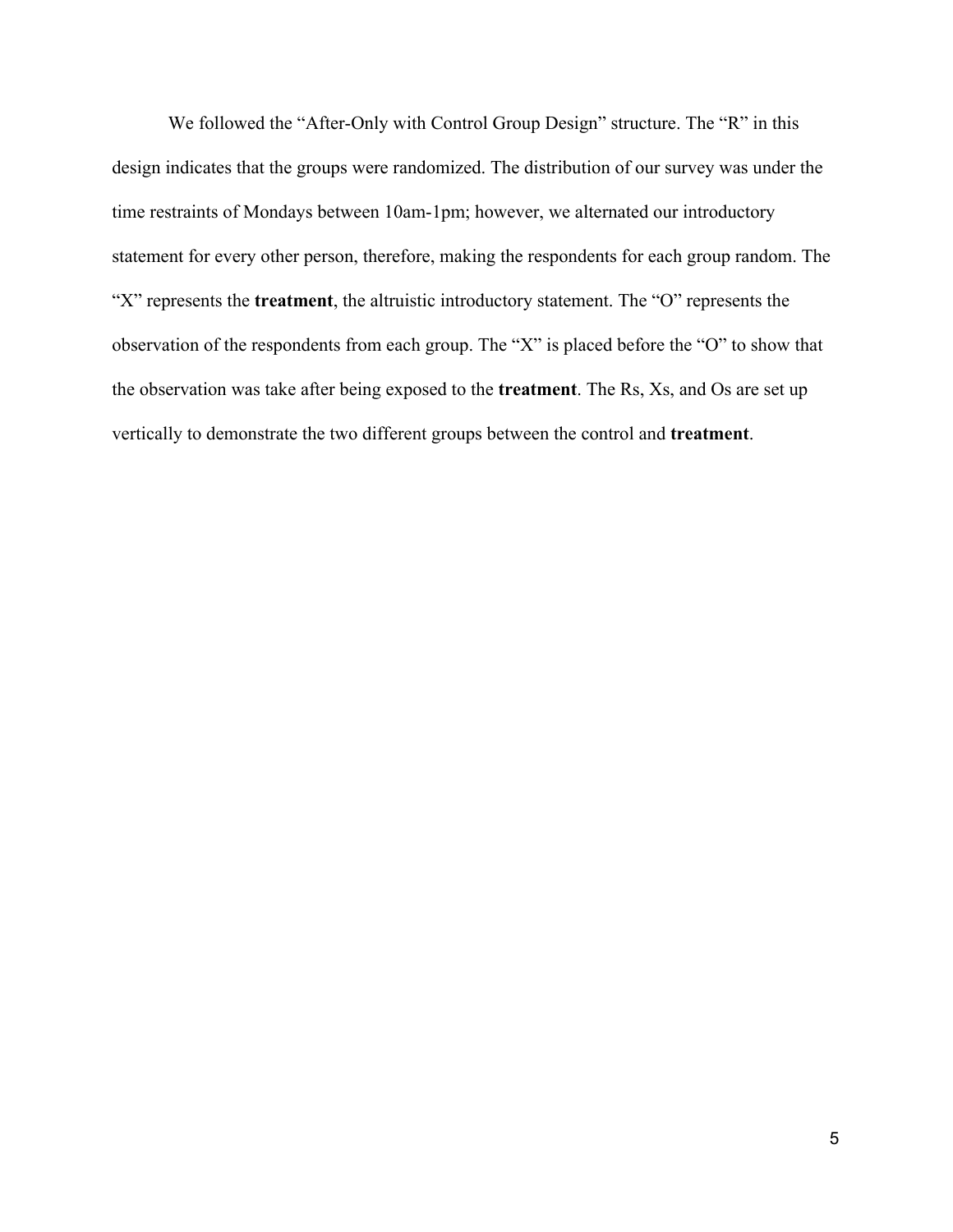# **Presentation of SPSS Data Analysis**

|                          | <b>Control</b> | <b>Treatment</b> | <b>Stat. Test Result</b> |
|--------------------------|----------------|------------------|--------------------------|
| <b>Response Rate</b>     | 42%            | 44%              | Chi-Square               |
|                          |                |                  | Not Significant          |
|                          |                |                  | (See B)                  |
| <b>Item Omision Rate</b> | Mean = $0.09$  | $Mean = 0.07$    | T-test                   |
|                          |                |                  | Not Significant          |
|                          |                |                  | (See C)                  |
|                          |                |                  |                          |

### **TABLE A: COMPARING THE TREATMENT AND CONTROL GROUPS**

# **TABLE B: ANALYZING RESPONSE BIAS**

| <b>Questionnaire Variable</b> | Control            | <b>Treatment</b>  | <b>Stat. Test Results</b> |
|-------------------------------|--------------------|-------------------|---------------------------|
|                               | $(n=56)$           | $(n=55)$          |                           |
| <b>COLLEGE: CSUN OR</b>       | <b>66% CSUN</b>    | <b>64% CSUN</b>   | Chi-Square                |
| <b>CAL LU</b>                 | 34% CAL LU         | <b>36% CAL LU</b> | Not Significant           |
| Q1. SEX: Male or              | 53% Male           | 46% Male          | Chi-Square                |
| Female                        | 46% Female         | 55% Female        | Not Significant           |
| Q2. Academic Level            | $>$ Median = 26    | $>$ Median = 19   | <b>Median Test</b>        |
|                               | $\leq$ Median = 30 | $\le$ Median = 36 | Not Significant           |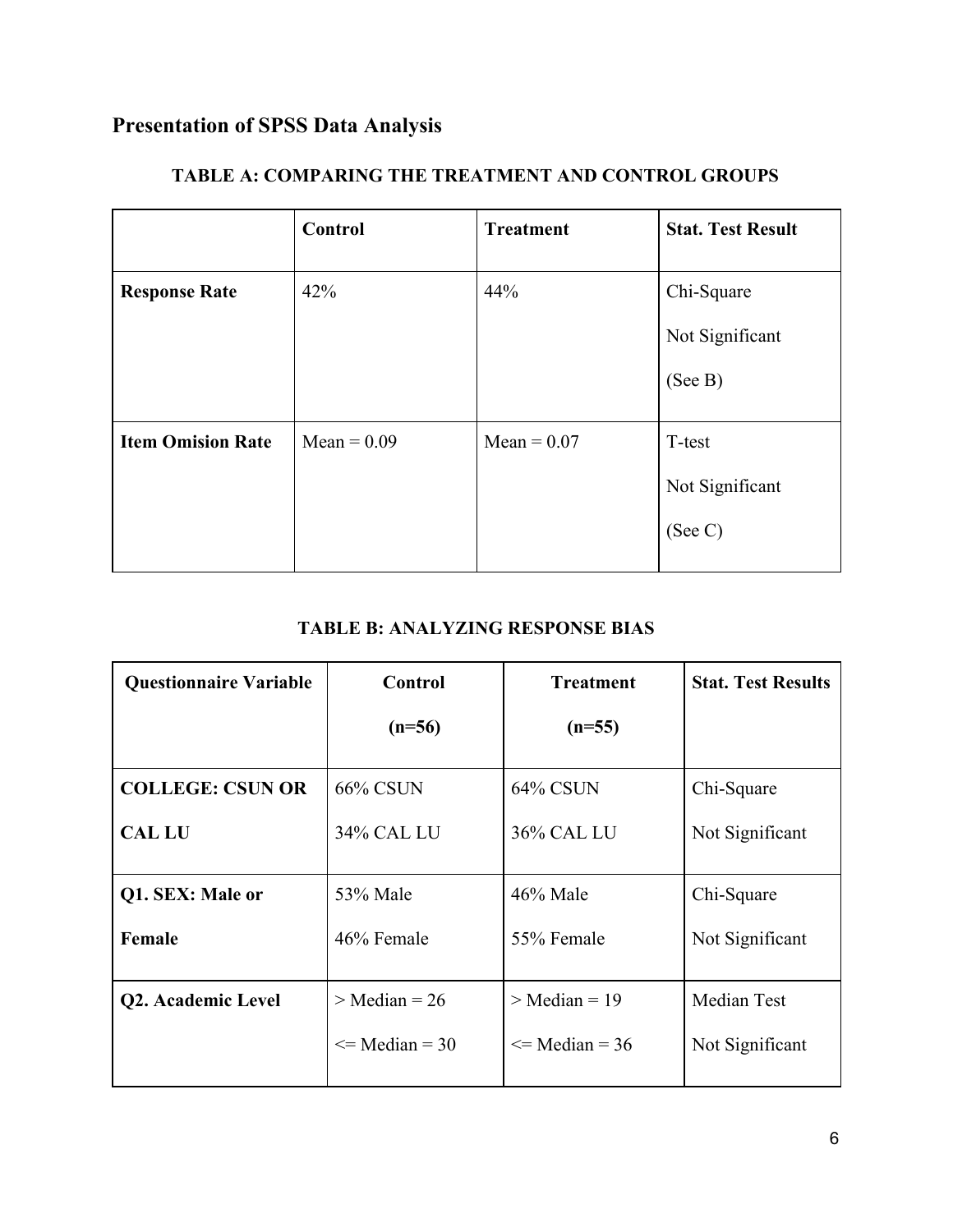| Q6. Age                   | Mean = $21.71$     | Mean = $21.27$     | T-test          |
|---------------------------|--------------------|--------------------|-----------------|
|                           |                    |                    | Not Significant |
| Q7. Ethnicity             | 5% African         | 0% African         | Chi-Square      |
|                           | American           | American           | Not Significant |
|                           | 29% White          | 38% White          |                 |
|                           | 2% American Indian | 0% American Indian |                 |
|                           | 14% Asian          | 15% Asian American |                 |
|                           | American           | 36% Latino/a       |                 |
|                           | 36% Latino/a       | 11% Other          |                 |
|                           | 14% Other          |                    |                 |
| Q1. What do you           | 77% Theist         | 71% Theist         | Chi-Square      |
| currently consider        | 4% Atheist         | 4% Atheist         | Not Significant |
| yourself? (Theist,        | 20% Agnostic       | 26% Agnostic       |                 |
| <b>Atheist, Agnostic)</b> |                    |                    |                 |

As seen in the charts above, there is no significant difference between the control and the **treatment**. The Chi-square table depicting the **response rate** under *Appendix B* reports the following information: Out of 256 attempts, 142 attempts were rejected. 76 rejected surveys came from the control group while 69 came from the **treatment**. In terms of the successful attempts, 111 were usable, 56 from the control, and 55 from the **treatment.**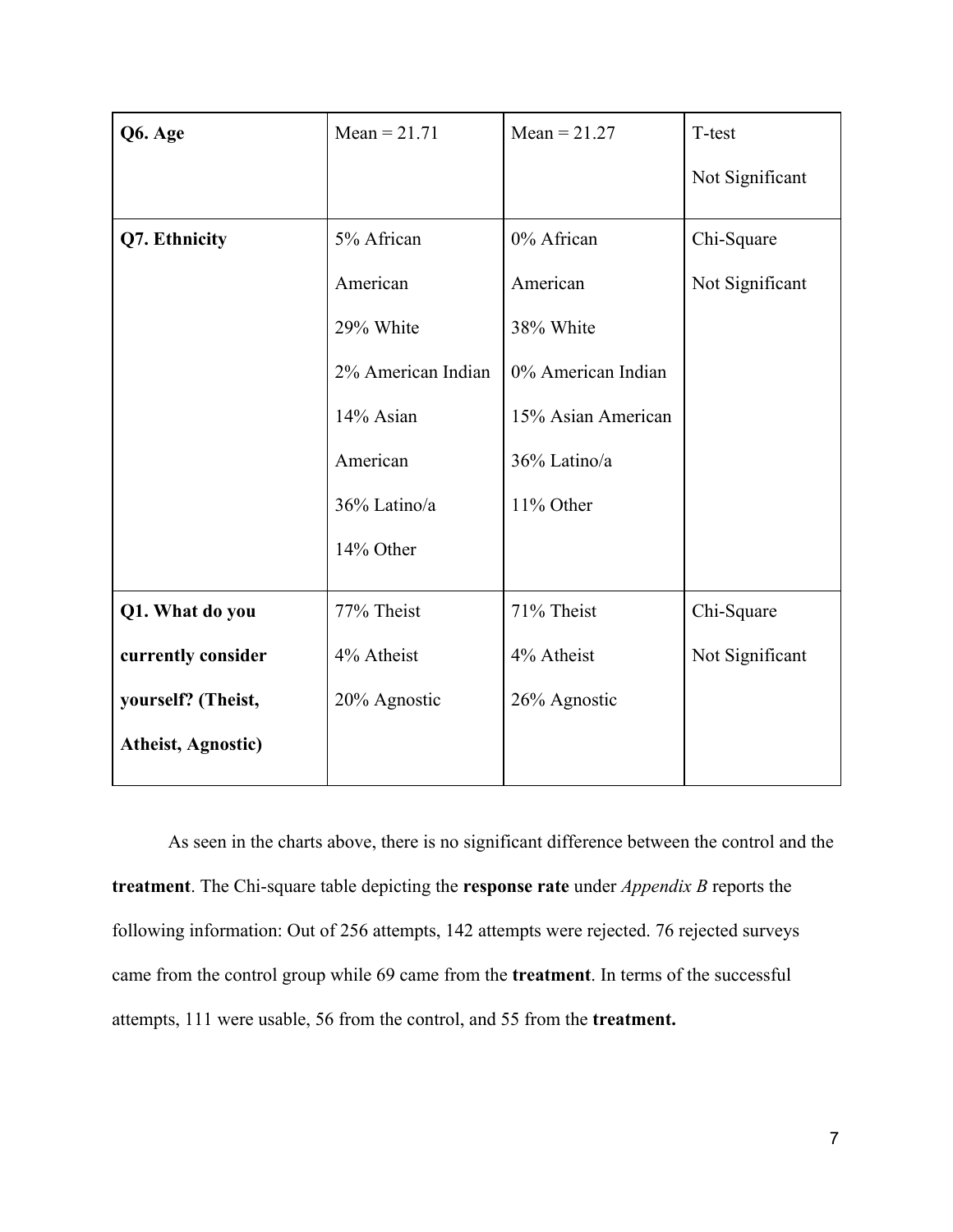Our research **hypothesis** was to investigate the effect of an altruistic appeal. Based on prior research, we assumed that the **response rate** for the **treatment** group would be significantly higher than the control; however, our results **suggest** otherwise. There is also no significant **response bias** reported as seen in Table B shown above. Based on article found in the literature review, it was noted that females often act more altruistically than males. We also thought that religious affiliation could also be a factor to how people could respond to the **treatment** based on the idea of moral practices. Both these assumptions were again was not supported based on our results. The data shown in *Appendix C* also revealed that the **item omission rate** is not significant either, thus the two groups**, control** and **treatment**, have identical mean scores. This means that not many questions that needed to be answered were left unanswered. It suggest that there were minimal errors in our questionnaire in terms of questions.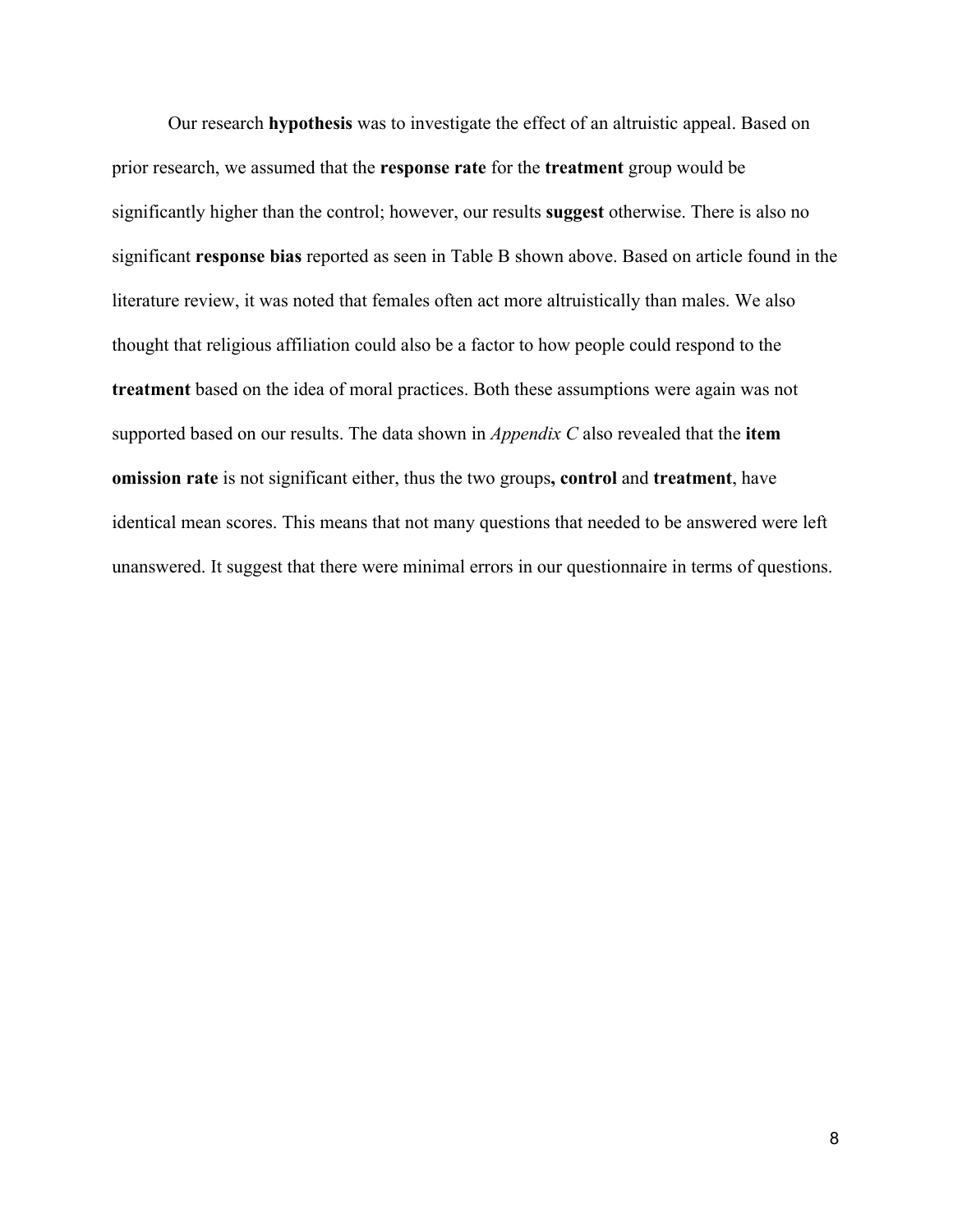#### **Discussion of Results**

Our results from the collected surveys did not support our **hypothesis** that using the statement "...so I don't fail my class" would significantly increase the **response rate** compared to the control group. Perhaps the **treatment** was not such a big factor because we were asking students to fill our survey out. Most students know that college courses sometimes require students to ask for other people's time to do an activity. If a student has had to do this before, they may feel more obliged to give some of their time to another student's request. All of our external research that supported our **hypothesis** was done outside of a campus, or with complete random strangers that were not students. Therefore, students may have been more considering to take some of their time to complete one of our surveys.

We determined that our **Survey Method** Experiment has high **internal validity** since we used after only with control group design and a low **external validity.** The **external validity** was potentially high since it was a field study. However, anything that makes the experiment artificial or unnatural will lower the **external validity**. The **sampling frame** restricts the groups to only contain those who are around the library on Mondays between 10am-1pm, thus lowering the **external validity**.

It is possible that our statement did not create enough guilt to properly induce an altruistic action. Our delivery of the introductory statement could have diminished the effectiveness of an altruistic appeal, thus giving no real significance between the control and **treatment response rate**. For future studies, we **suggest** more of an emphasis and exaggeration of the dire need to get surveys completed. Doing such could reinforce the altruistic appeal. Additionally, we would **suggest** to expand the reach of respondents; therefore, not limiting the surveys to just students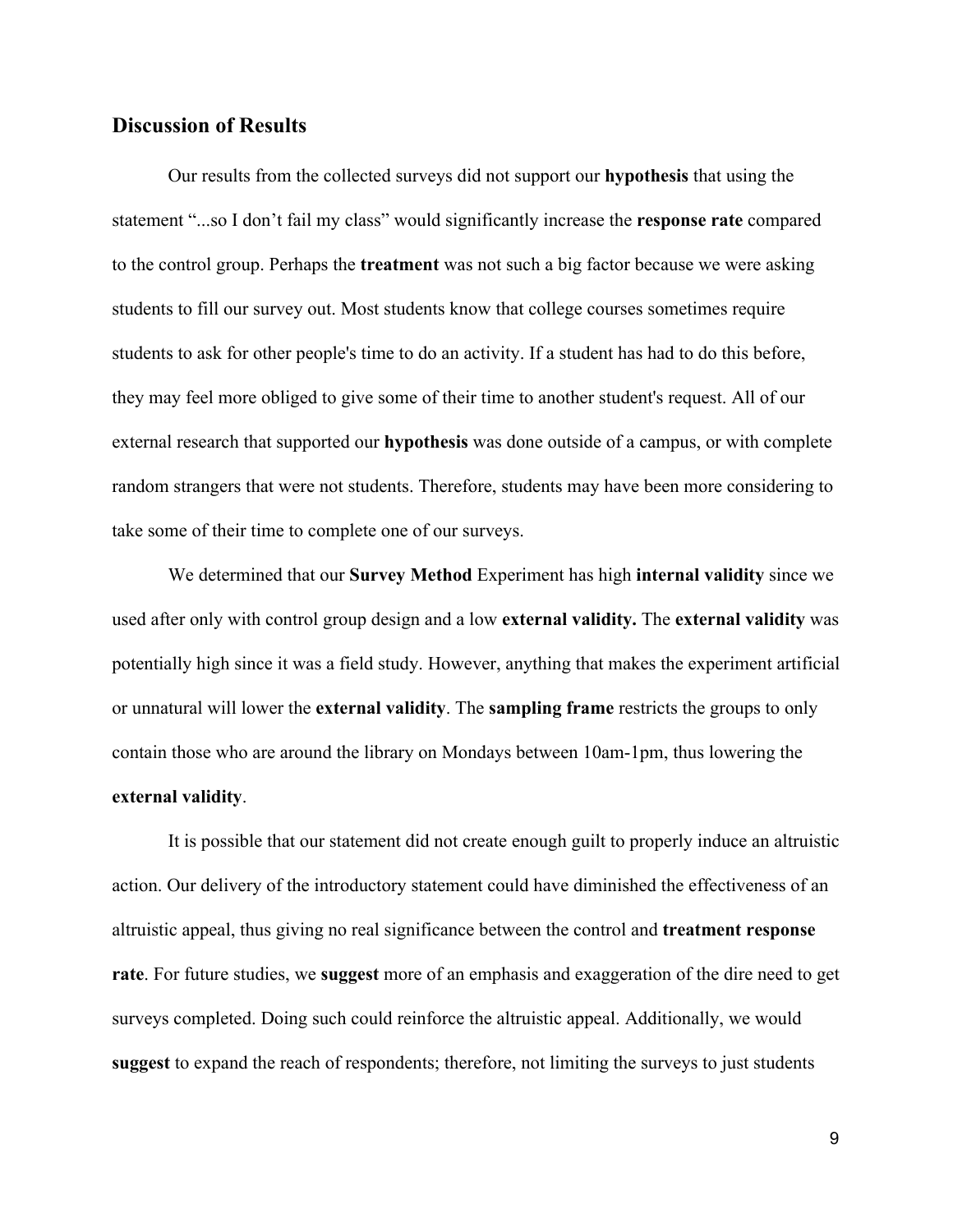inside the campus or to those only around the library at a specific time. Asking college students may have been a factor for our research not **justifying our hypothesis**. Expanding the range of the location to the community surrounding the campus, collecting more surveys before running tests, and asking other random adults about their religious experiences throughout their college careers could have positively influenced our results.. If the sample frame was also expanded, the willingness to participate in a survey may have increased. Those who are around the library on Mondays between 10am-1pm are often headed to class or to study, so they did not have time to take our survey.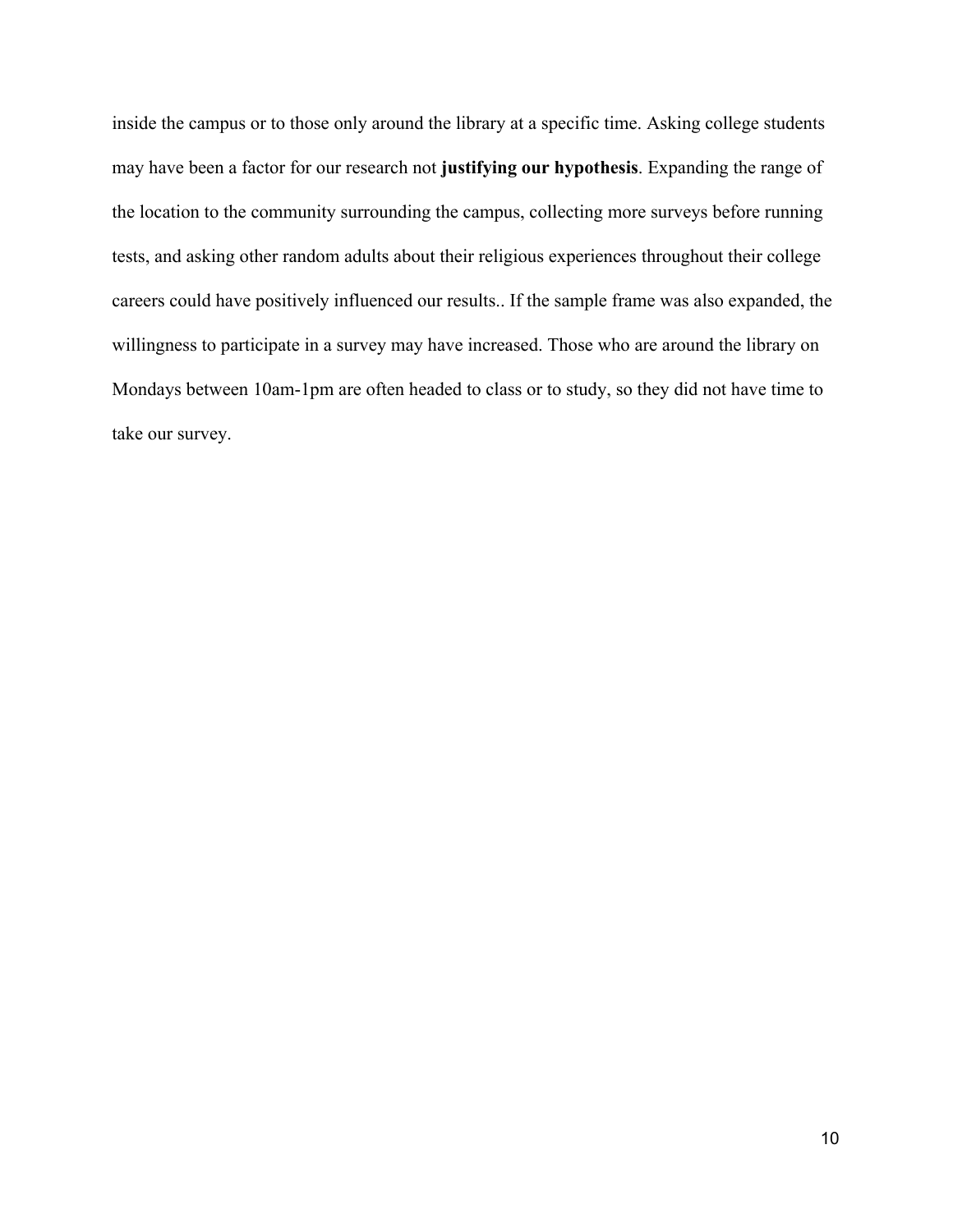# **References**

- Batson, C. Daniel. "Empathy-induced altruistic motivation." Prosocial motives, emotions, and behavior: The better angels of our nature (2010): 15-34.
- Boster, Franklin, Thomas Fediuk, and Michael Ryan Kotowski. "The Effectiveness of an Altruistic Appeal in the Presence and Absence of Favors." Communication Monographs 68.4 (2001): 340-46. Web.
- Chang, Chingching. "Guilt Regulation: The Relative Effects of Altruistic Versus Egoistic Appeals for Charity Advertising." Journal of Advertising, vol. 43, no. 3, July 2014, pp. 211-227. EBSCOhost, doi:10.1080/00913367.2013.853632.
- Kohn, Alfie. The Brighter Side of Human Nature: Altruism and Empathy in Everyday Life. Basic Books, 1990. pp. 1-75
- Rand, David G., et al. "Social Heuristics and Social Roles: Intuition Favors Altruism for Women but Not for Men." Journal of Experimental Psychology. General, vol. 145, no. 4, Apr. 2016, pp. 389-396. EBSCOhost, doi:10.1037/xge0000154.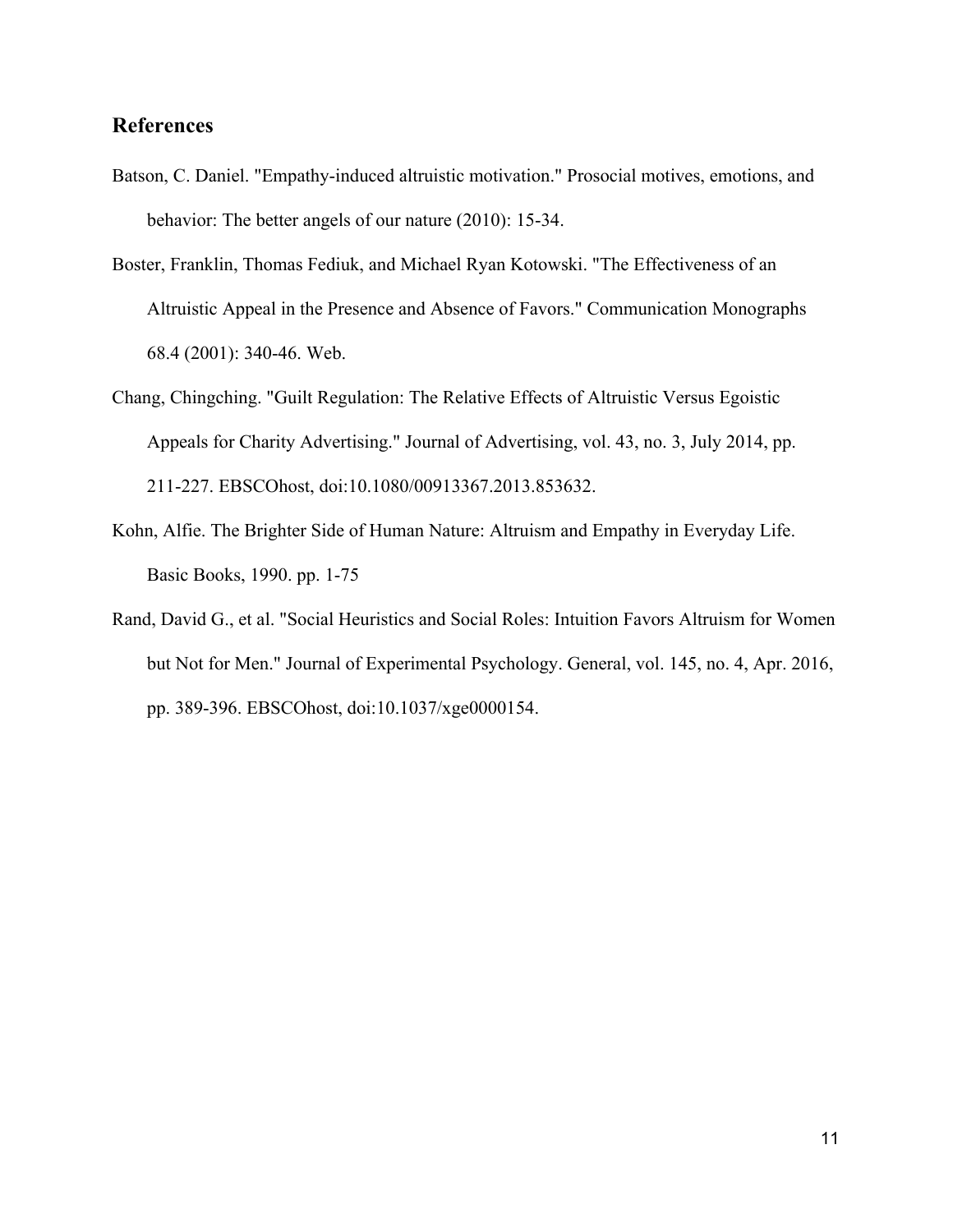# Appendices

# **Appendix A Treatment and Control: Introductory Statement**

We will approach students alternating between saying, "Hi, my name is *\*insert name here\** would you be willing to fill out our survey on religious beliefs?" if they were the control or "Hi, my name is *\*insert name here\**. I need people to fill out our survey on religious beliefs so I don't

fail my class. Would you mind filling one out?" if they were the **treatment**.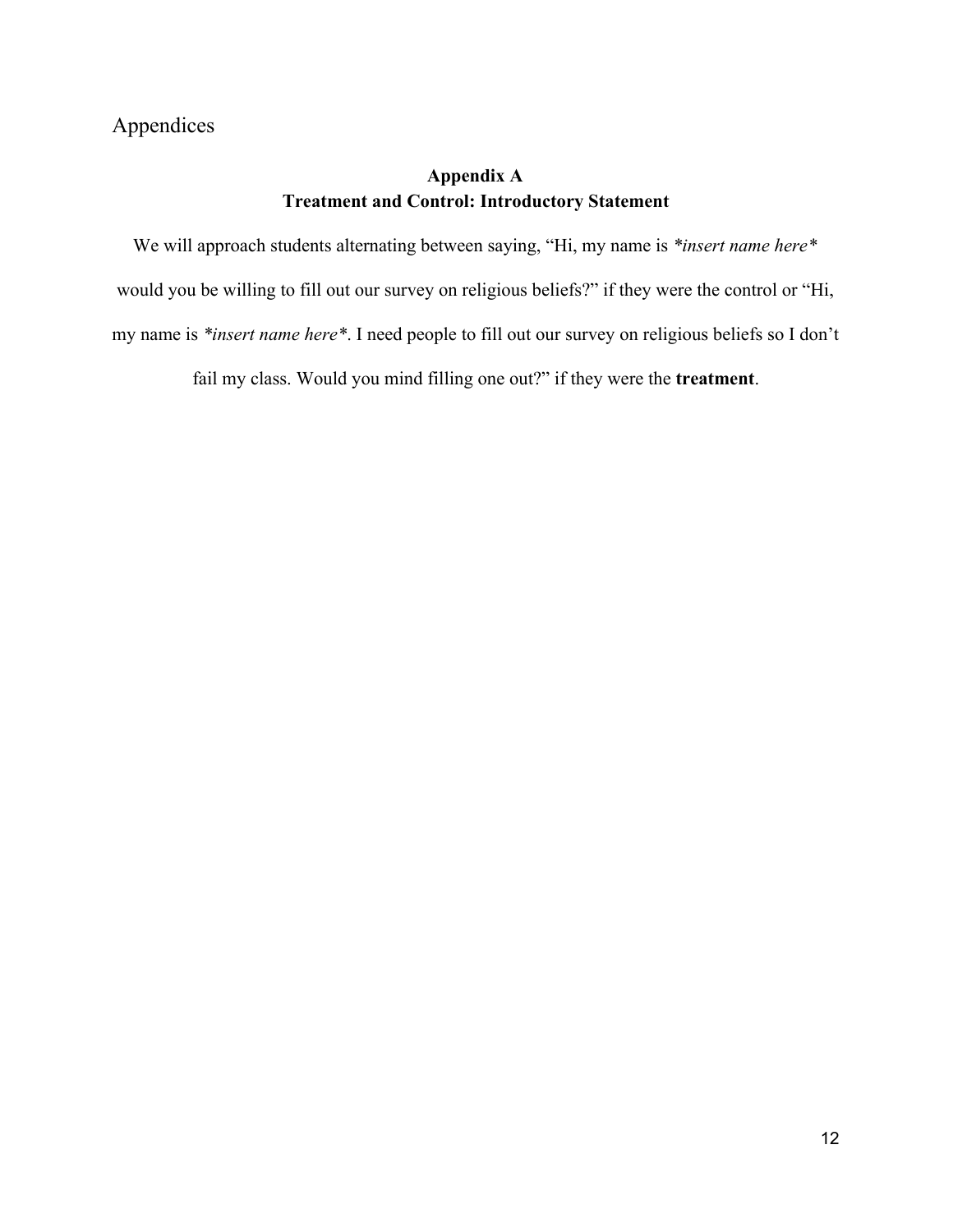# **Appendix B Response Rate Analysis**

| <b>Statement (IV)</b>       | "Please fill out this" | "So I won't fail my | <b>TOTAL</b> |  |
|-----------------------------|------------------------|---------------------|--------------|--|
| <b>Result (DV)</b>          | survey" (Control)      | class" (Treatment)  |              |  |
| <b>Usable surveys</b>       | 56                     | 55                  | 111          |  |
| (90% Complete)              | (42%)                  | (44%)               |              |  |
| <b>Unusable or Rejected</b> | 76<br>(58%)            | 69<br>(56%)         | 145          |  |
| TOTAL                       | 132                    | 124                 | 256          |  |

For a 2 x 2 cross tabulation, the appropriate formula for a Chi-Square test would be:

|  |  |  |  | $\Sigma \left\{ (\left  f_{o} - f_{e} \right  - \frac{1}{2})^{2} / f_{e} \right\}$ |
|--|--|--|--|------------------------------------------------------------------------------------|
|--|--|--|--|------------------------------------------------------------------------------------|

| $f_{o}$ | $f_e$ | $\left  \mathbf{f}_{o} - \mathbf{f}_{e} \right $ | $ f_{o} - f_{e}  - 1/2$ | $( f_0 - f_e  - \frac{1}{2})^2$ | $( f_0 - f_e  - \frac{1}{2})^2 / f_e$ |
|---------|-------|--------------------------------------------------|-------------------------|---------------------------------|---------------------------------------|
| 56      | 57.2  | 1.2                                              | 0.7                     | 0.49                            | 0.009                                 |
| 55      | 53.8  | 1.2                                              | 0.7                     | 0.49                            | 0.009                                 |
| 76      | 74.8  | 1.2                                              | 0.7                     | 0.49                            | 0.007                                 |
| 69      | 70.2  | 1.2                                              | 0.7                     | 0.49                            | 0.007                                 |
|         |       |                                                  |                         |                                 | $0.032 = X^2_{\text{CAL}}$            |

For a 2x2 table, if  $X^2_{\text{CAL}} \geq 2.71$ , the results are statistically significant at the .10 alpha level.

That is, if  $X_{\text{CAL}}^2 \geq 2.71$ , reject the H<sub>0</sub>: No relationship between Response Rate and Treatment

 $X_{\text{CAL}}^2 = 0.032$ , therefore,  $0.01 \le 2.71$ 

Since  $0.032 \le 2.71$ , we must accept H<sub>o</sub>

Conclusion: There is No relationship between Response Rate and Treatment